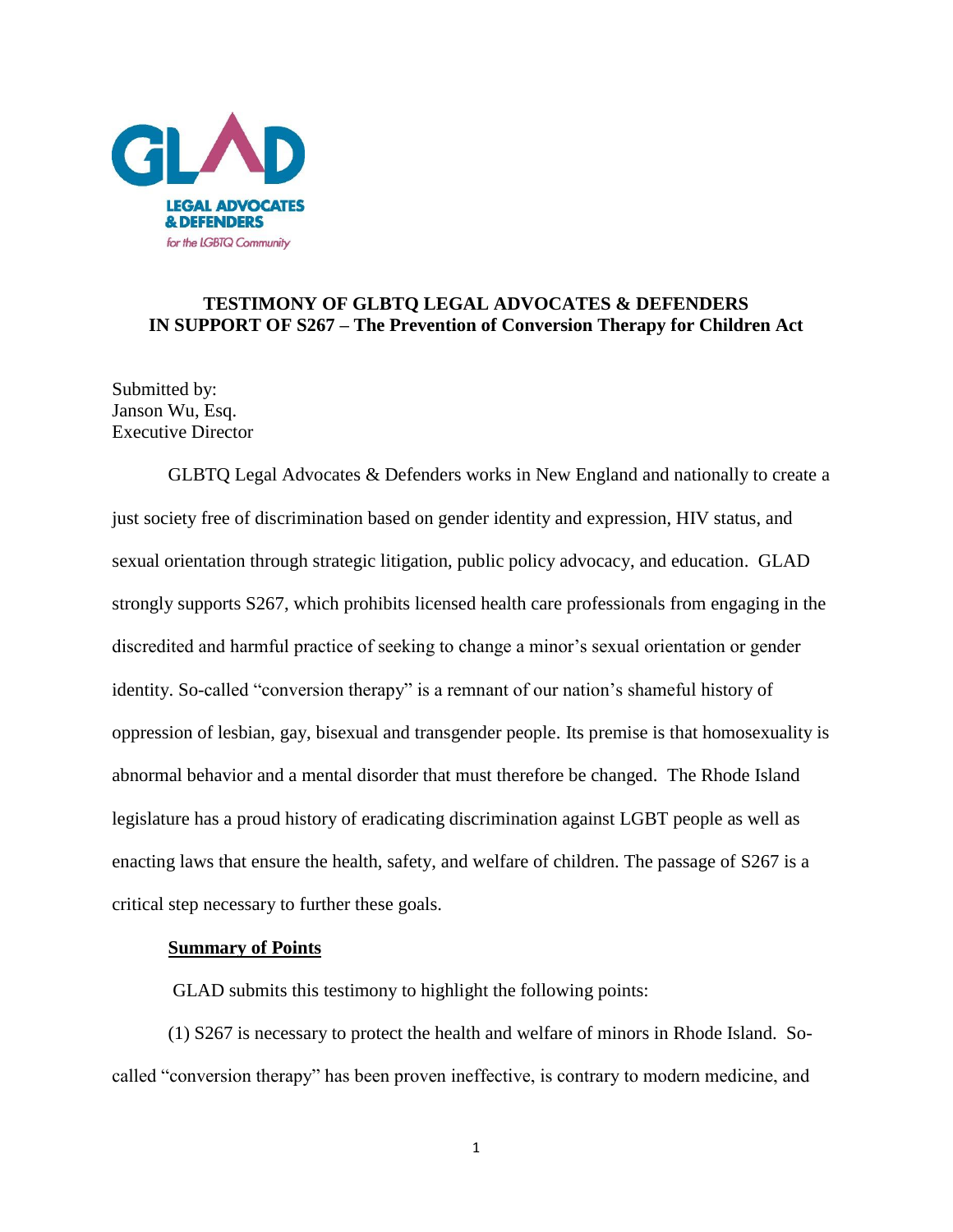subjects young people to the risk of suicide and other serious psychological harms. Rhode Island should join California, Illinois, New Jersey, Oregon, Vermont and the District of Columbia in leading the nation forward toward abolition of this antiquated practice.

(2) The passage of S267 is also a significant step that Rhode Island can take to create a better world for those LGBT youth who will never be subjected to "conversion therapy." Many LGBT youth still grow up believing that there is "something wrong" with who they are, increasing their risk of adverse mental health outcomes. The prohibition of "conversion therapy," which has its roots in the notion that it is not normal to be lesbian, gay, bisexual or transgender, is a powerful step the legislature can take to counter that harmful message.

(3) Courts have upheld the constitutionality of bans on conversion therapy as within the state's well-established power to regulate healthcare and legislate for the welfare of children. These bans do not infringe on the free speech rights of therapists. It is well established in case law that the fact that healthcare, such as psychotherapy, may involve speech does not limit the state's right to protect minors from harm in the healthcare context. Moreover, S267 bars treatment only—the *practice* of "conversion therapy"— and does not otherwise restrict speech by health care practitioners.

### **I. "Conversion Therapy" has Been Discredited, is Contrary to Modern Medical Science, and Subjects Minors to Profound Harm.**

The history of "conversion therapy" is a disgraceful chapter in our mistreatment of lesbian, gay, bisexual and transgender people. The practice of "conversion therapy" dates to the mid-twentieth century when homosexuality was considered to be a mental disorder and homosexual conduct was criminalized. Mental health professionals sought to "cure" homosexuality by a variety of techniques, which included horrific aversive therapies such as electroshock, nausea-inducing drugs, and even lobotomies and castration. Homosexuality was

2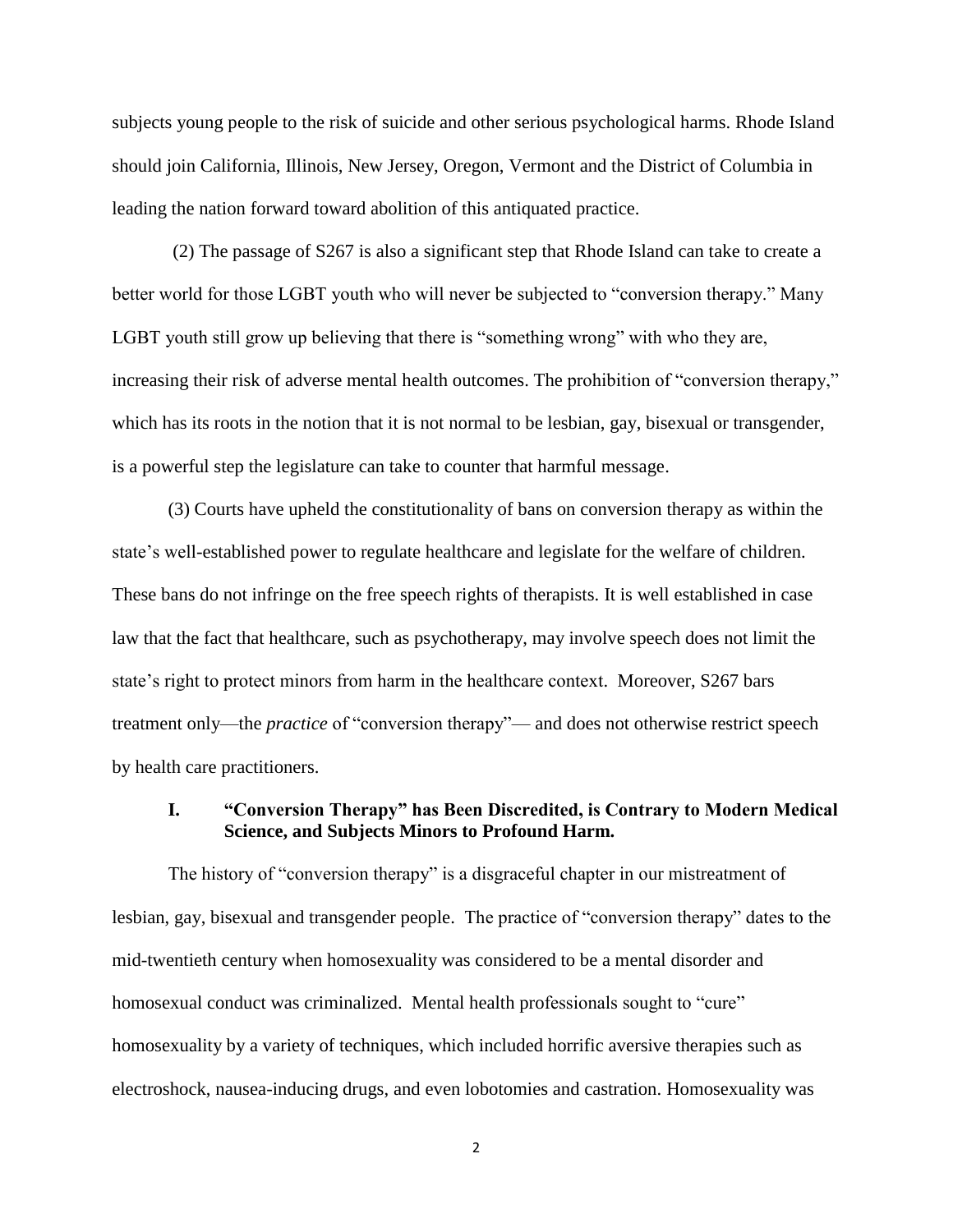removed from the Diagnostic and Statistical Manual of Mental Disorders of the American Psychiatric Association in 1973. Nonetheless, some practitioners have continued to practice "conversion therapy," most often under the guise of "talk therapy" aimed at eradicating same-sex desire and orientation.

Today there is a consensus among the medical and mental health professional groups that any such practices are ineffective and unethical and subject patients to significant harm. For example, the American Psychological Association concludes that conversion therapy "may pose serious risk of harm," such as "confusion, depression, guilt, helplessness, hopelessness, shame, social withdrawal, and suicidality."<sup>1</sup> The American Psychiatric Association states that "the potential risks of reparative therapy are great, including depression, anxiety, and self-destructive behavior."<sup>2</sup> In addition, the American Academy of Child and Adolescent Psychiatry has determined that there is "no evidence that sexual orientation can be altered through therapy," and that there is no medically valid basis for attempting to prevent homosexuality, which is not an illness."<sup>3</sup> The legislature should enact S267 in order to protect children and adolescents from those licensed health care professionals who subject minors to harm through a practice that has proven not to work, inflicts well-documented and profound suffering, and is far outside the bounds of any ethical or acceptable medical practice today.

 $\overline{a}$ 

<sup>&</sup>lt;sup>1</sup> American Psychological Association. Report of the American Psychological Association Task Force on Appropriate Therapeutic Response to Sexual Orientation, 79, 50. Washington, DC, (2009). Retrieved from [http://www.apa.org/pi/lgbt/resources/therapeutic-response.pdf.](http://www.apa.org/pi/lgbt/resources/therapeutic-response.pdf)

 $2$  Just the Facts Coalition. Just the Facts about Sexual Orientation and Youth: A Primer for Principals, Educators, and School Personnel, 6-7. Washington, DC: American Psychological Association, 2008. Retrieved from http://www.apa.org/pi/lgbt/resources/just-the-facts.pdf

<sup>3</sup> For a list of similar statements by medical and mental health organizations, *see* Human Rights Campaign, The Lies and Dangers of Efforts to Change Sexual Orientation or Gender Identity, <http://www.hrc.org/resources/entry/the-lies-and-dangers-of-reparative-therapy> (last visited February 14, 2017).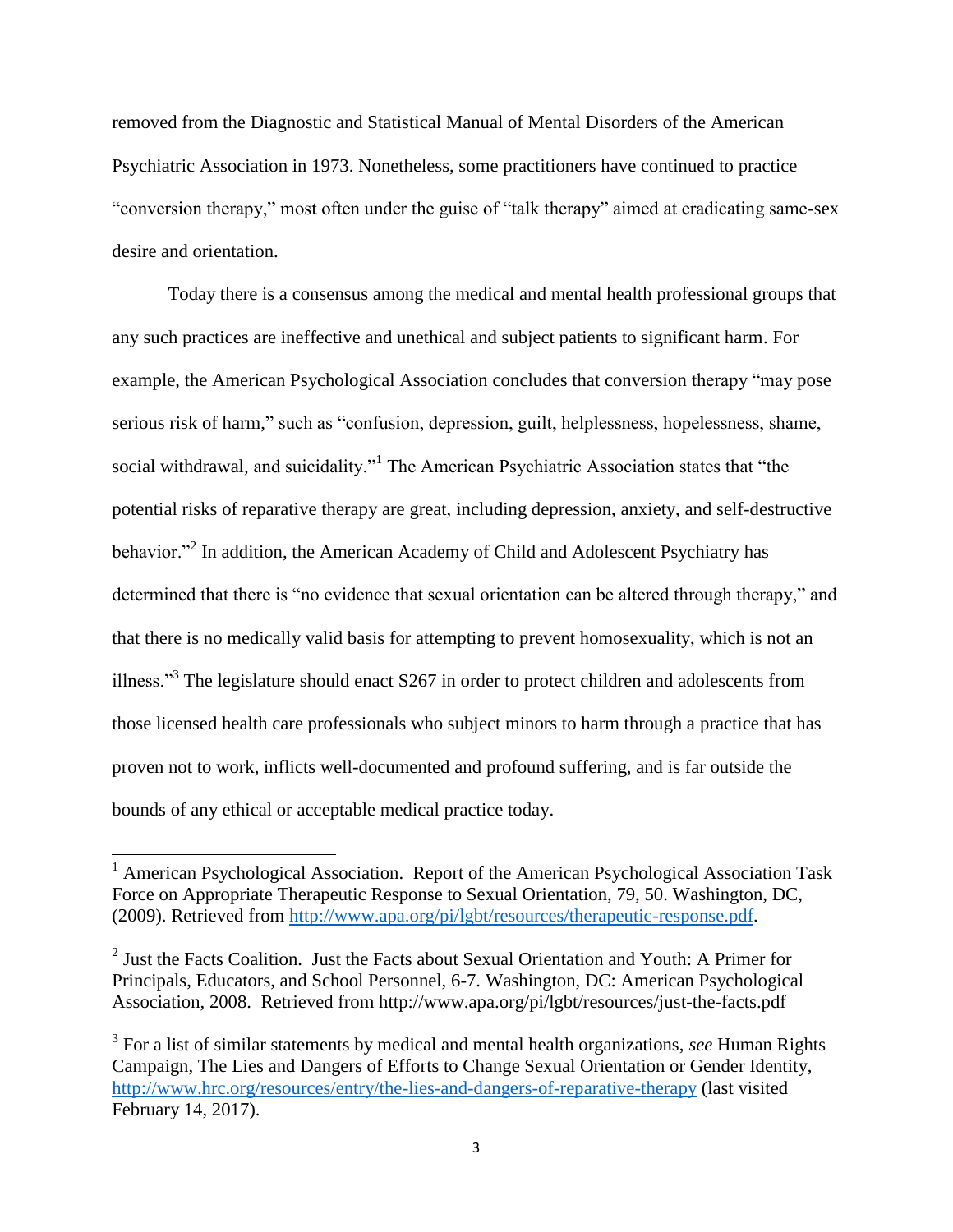### **II. Passage of S267 Will Help all LGBT Youth, Not Just Those Who May be Subjected to "Conversion Therapy."**

Although Rhode Island has been among our nation's leaders in establishing legal equality for LGBT people, remnants of discrimination remain and have a particularly harmful impact on LGBT youth. Many LGBT youth in our society still grow up believing that there is something "wrong" with them because of their sexual orientation or gender identity. Recent national research demonstrates that students who identify as lesbian, gay, bisexual or transgender are 2 to 7 times more likely to attempt suicide.<sup>4</sup> In Rhode Island, students who identify as lesbian, gay, or bisexual are almost four times more likely than their peers to have attempted suicide (an astounding 22% of LGB students).<sup>5</sup> In addition, LGB youth are more likely than their peers to experience bullying or physical violence at school and are almost three times more likely to have skipped school because of feeling unsafe.<sup>6</sup>

The harms that come to LGBT youth as a result of negative feelings about their own identities, as well as the prevalence of bullying and harassment by others can be traced in significant part to the underlying notion of abnormality or "otherness." LGBT youth devalue themselves, and are devalued by others, because our society has not yet fully eradicated the historical conception that it's not okay to be lesbian, gay, bisexual, or transgender. Passage of S267 will send a powerful and important message to all people: there is nothing about one's

 $\overline{a}$ 

 $4$  Ann P. Haas, Ph.D., et al., "Suicide and Suicide Risk in Lesbian, Gay, Bisexual and Transgender Populations: Review and Recommendations," Journal of Homosexuality, Volume 58, Issue 1, 2011.

<sup>&</sup>lt;sup>5</sup> Rhode Island Department of Health. 2009 Rhode Island Youth Risk Behavior Survey (YRBS) Disparities Report. Retrieved at [http://www.lgbtdata.com/uploads/1/0/8/8/10884149/rhode\\_island\\_youth\\_risk\\_behavior\\_survey\\_](http://www.lgbtdata.com/uploads/1/0/8/8/10884149/rhode_island_youth_risk_behavior_survey_yrbs_disparities_report.pdf) [yrbs\\_disparities\\_report.pdf.](http://www.lgbtdata.com/uploads/1/0/8/8/10884149/rhode_island_youth_risk_behavior_survey_yrbs_disparities_report.pdf)